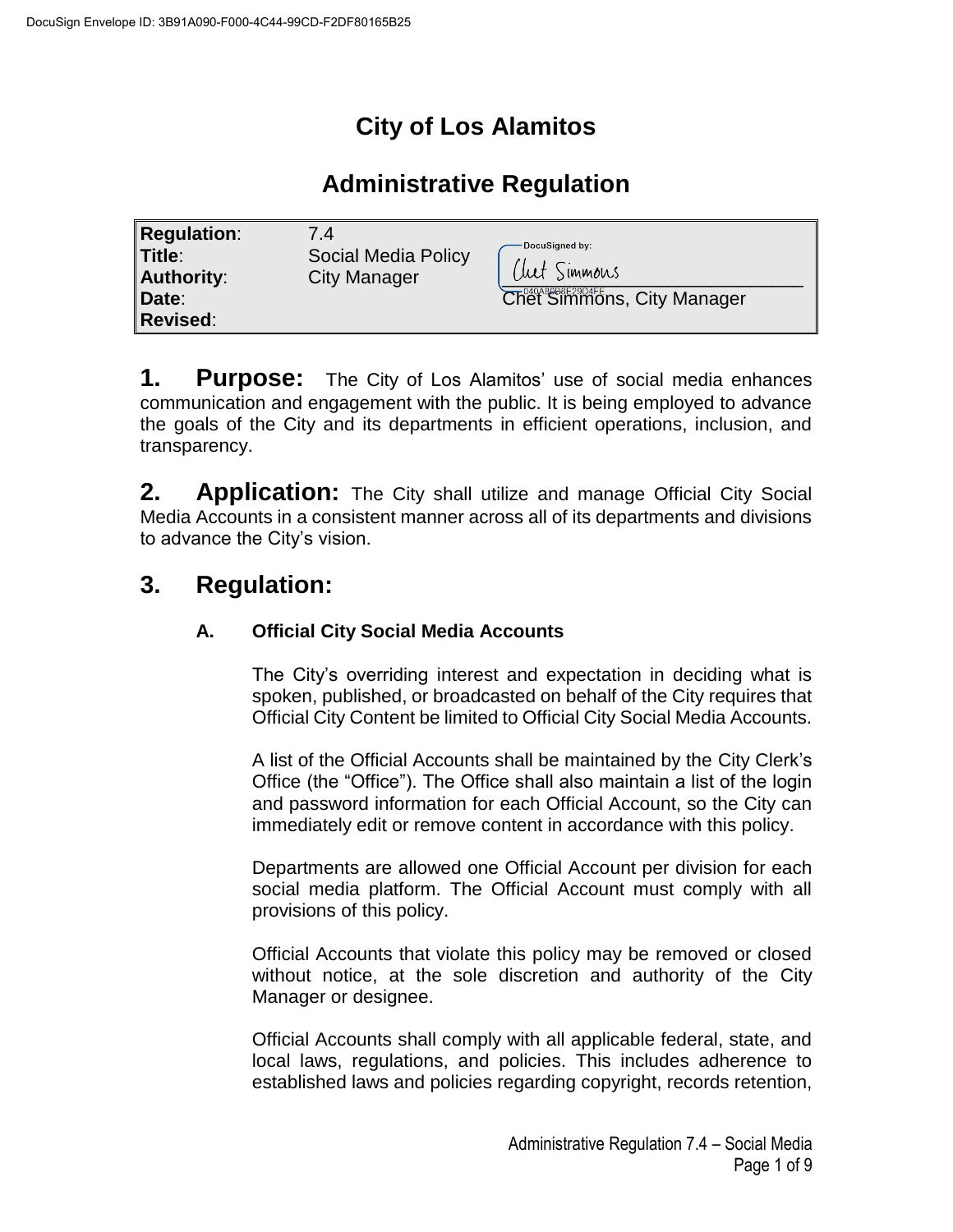California Public Records Act, First Amendment, privacy and information security policies established by the City.

### **B. Authorized Social Media Publishers**

Authorized Social Media Publishers shall:

- Regularly review, be familiar with, and comply with the City's policies on use of Official Accounts.
- Monitor, use, and interact on Official Accounts only during regular work hours; however, this restriction does not apply to employees that are exempt, in public safety, or in the City Manager's Office.
- Regularly monitor and manage all comments to their respective Official Accounts.
- Provide original and updated logins, passwords and other information needed to access their division's Official Accounts to the City Clerk's Office.

### **C. Communications on Official City Social Media Accounts**

Only Authorized Social Media Publishers and the City Manager may post, edit, delete, or modify information on Official Accounts.

## **4. Generally:**

When using Official Accounts, Authorized Social Media Publishers shall:

- Be respectful, professional, ethical, and comply with all City policies, local, state, and federal laws.
- Use proper grammar and avoid technical terms or abbreviations unless there is a common understanding of its meaning.
- Ensure the information communicated is accurate and complete. If a mistake is made, it should be disclosed and promptly corrected.
- Be transparent and truthful. Your honesty—or dishonesty—will be quickly noticed in the social media environment. Remember, you may be personally responsible for your content. Always be careful and considerate. Once the words are posted, they can't be retrieved.
- Be judicious. What you publish is widely accessible and will be around for a long time, so consider the content carefully. A social media post could be used in a legal action against the City or its employee.
- Stay current and be consistent with the goals of the City.

# **5. Authorized Social Media:**

When using Official Accounts, Authorized Social Media Publishers shall not: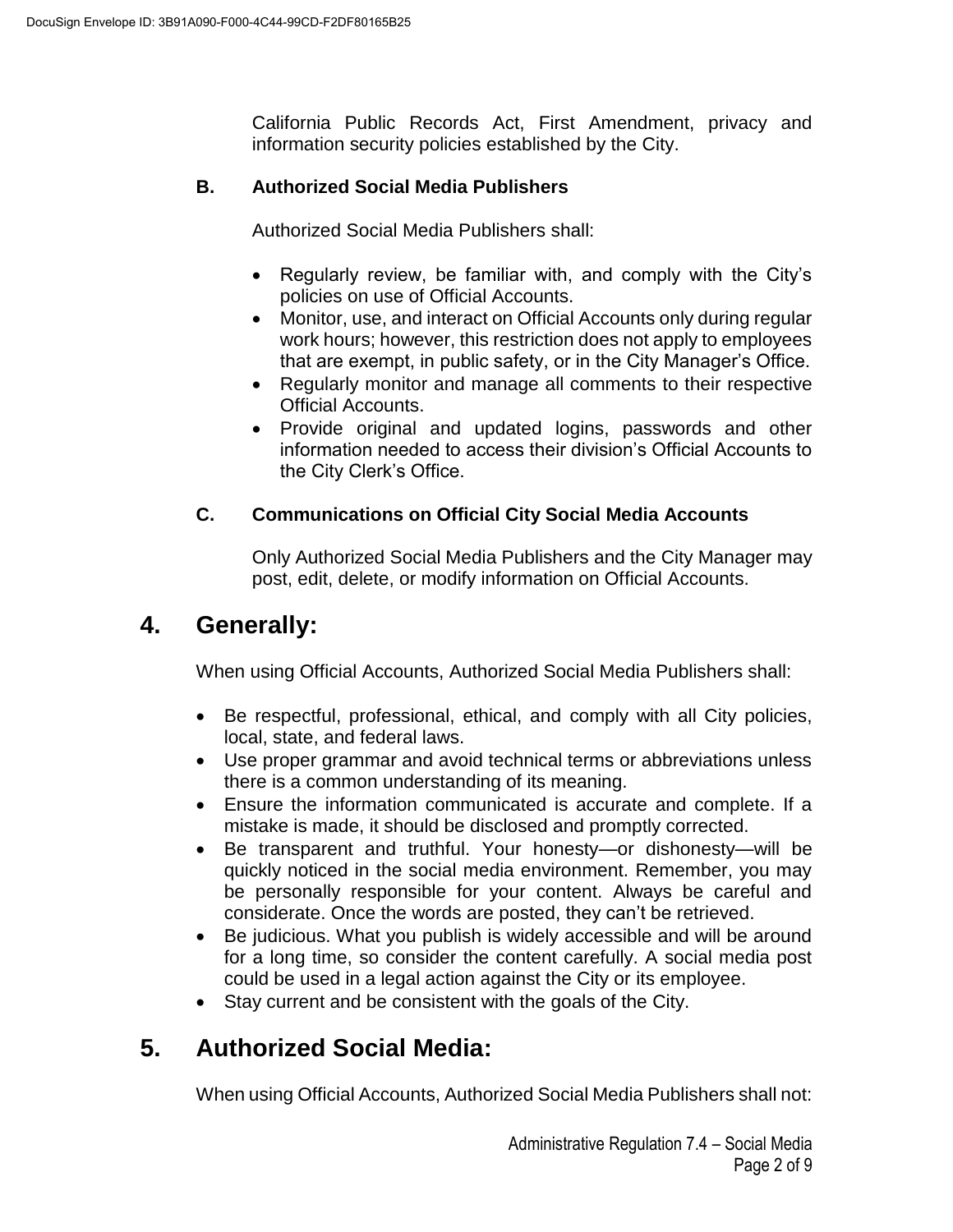- Post personal information, except for names of City employees whose job duties include being available for contact by the public, or as specifically authorized by the City Manager
- Post something that makes you even the slightest bit uncomfortable. Ultimately, what you post is your responsibility.
- Post comments, photographs, or videos that could discredit or embarrass the City.
- Express personal views or concerns through postings.
- Reveal confidential information as defined by any City policy, or local, state, or federal law.
- Post anything that would infringe upon another's property rights, such as copyrighted material.
- Post anything that would injure another person's or entity's professional or personal reputation.
- Post any content that engages in political or religious advocacy or commentary, or supports or opposes any ballot issue or candidate for office.
- Post any content that is prohibited on Official City Social Media Accounts.

# **6. Prohibited Content**

The following is prohibited on Official Social Media Accounts:

- Comments not topically related to the particular post being commented on;
- Profane or obscene language or content;
- Sexual content:
- Threats;
- Defamatory statements;
- Encouragement of illegal activity;
- Violations of a legal ownership interest of any other party;
- Solicitations of commerce;
- Statements in support of or opposition to political campaigns, candidates, or ballot measures;
- Content that promotes, fosters, or perpetuates discrimination on the basis of race, creed, color, age, religion, gender, marital status, status with regard to public assistance, national origin, physical or mental disability, or sexual orientation; and
- Information that may tend to compromise the safety or security of the public or public systems.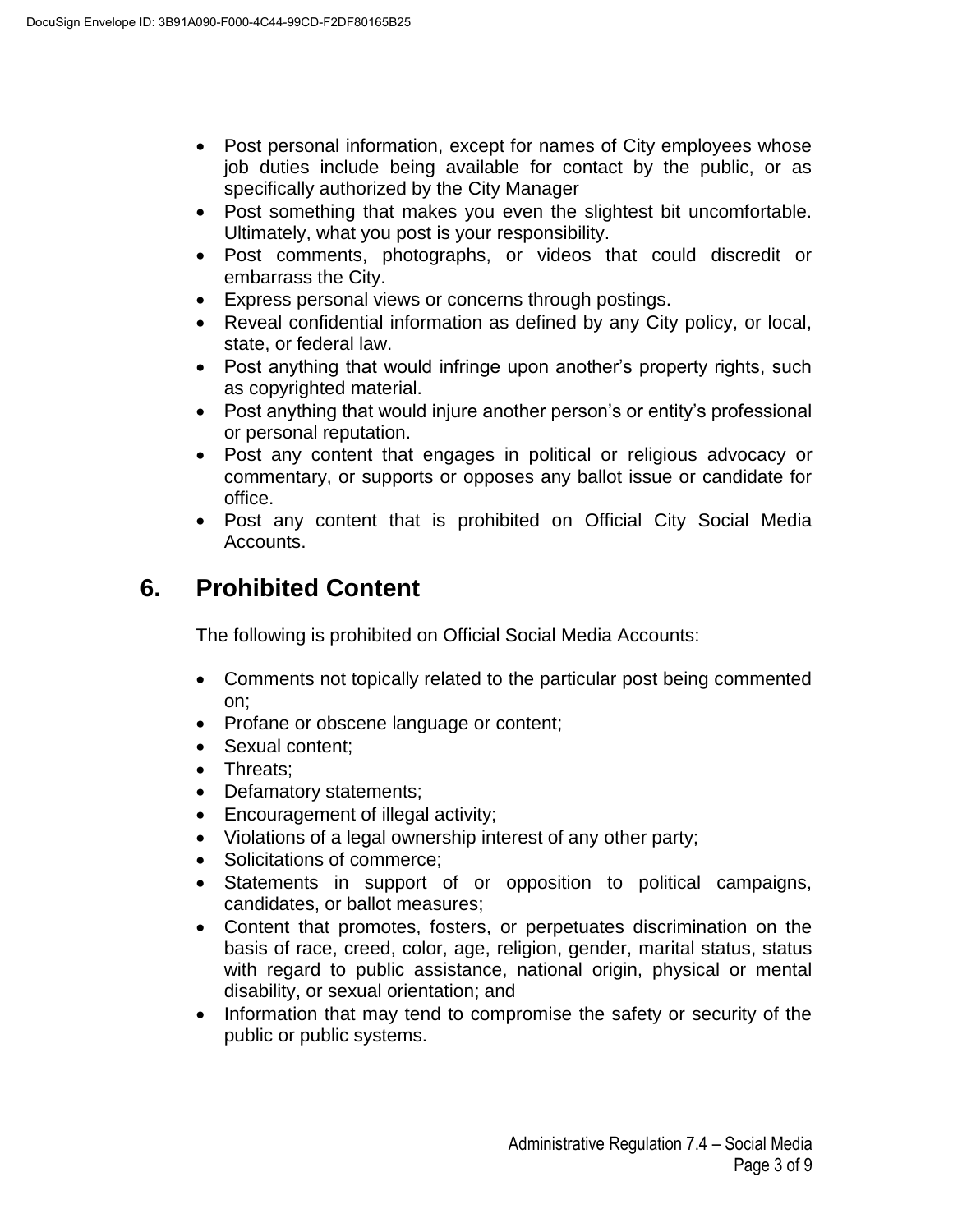# **7. Integrating with the City's Website**

The City's website, [www.cityoflosalamitos.org,](http://www.cityoflosalamitos.org/) will remain the City's primary and predominant means of internet communication. Official City Social Media Accounts shall supplement, but not replace, the City's required notices and standard methods of communication.

All Official Social Media Accounts shall link back to the City's official website for forms, online services, and other information necessary to conduct business with the City.

## **8. Interacting with Other Social Media Accounts**

Interacting with other social media accounts can be a useful tool in informing residents about City activities, policies, and issues. However, Authorized Social Media Publishers should use sound judgment when interacting with other social media accounts because those interactions may easily be misinterpreted. 'Interacting', as used here, includes, but is not limited to, "like(s)," "post(s)," "tweet(s)," or "following" on social media platforms. For example, "liking" or "re-posting" on Facebook and "following" or "retweeting" on Twitter can be perceived as an endorsement of that person, account, message, or thing. And those things can change over time. Similarly, "un-liking" or "un-following" can be perceived as a rejection of that person or thing.

Authorized Social Media Publishers must do the following when considering interacting with non-City social media accounts:

 Read all information in the original and any other relevant post, tweet, or link thoroughly before interacting with it to ensure that it enhances community knowledge about City activities, issues, policies, and priorities. If the content does not specifically address the City, it should be of interest to the particular Official Account's audience.

For example, a post about a regional police department's investigation of animal cruelty might be shared by the Long Beach Animal Control's Facebook account.

 $\bullet$  Interact with information that is consistent with the City's goals.

In the above example, the Authorized Social Media Publisher should only share the police department's post if it promotes the Animal Shelter's interest.

 Clearly identify the external source of the information (post, tweet, link, etc.). Authorized Social Media Publishers are encouraged to interact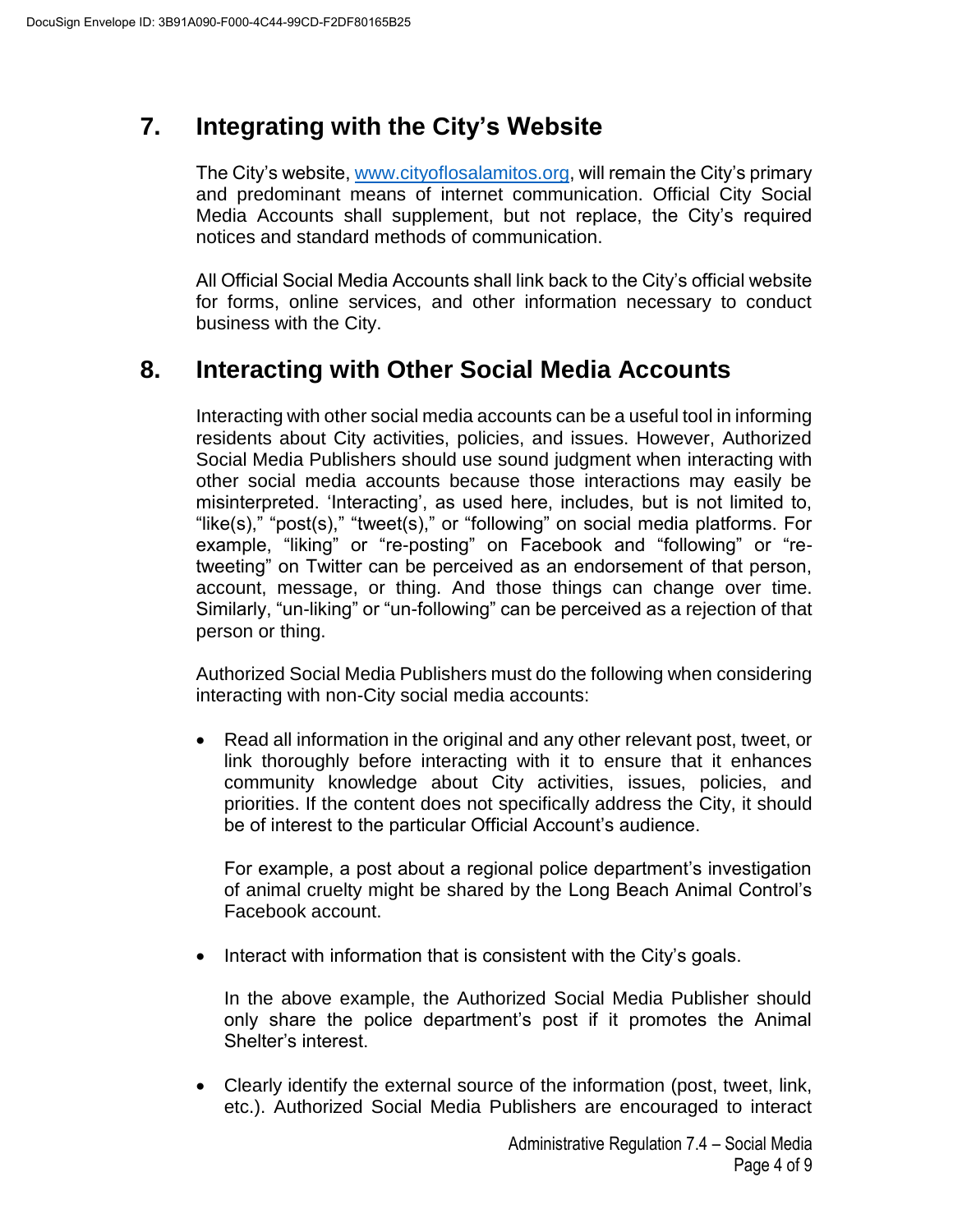with other social media accounts operated by the City, other government agencies, or businesses that are promoting the City's projects or goals. The following are some examples of appropriate account interactions:

- o Other Official Accounts.
- o Other governments or quasi-government agencies relevant to the subject matter of the particular account.
- o City-related organizations, such as the Museum and Chamber of Commerce.
- o Art Museum.
- o Businesses
- o Relevant media outlets (local, regional, state, trade)

## **9. Managing Public Comment**

Public comments are allowed on Official Accounts. An appropriate legal disclaimer shall be posted on an Official Account or a link provided to the Social Media Policy. (See Procedures.) The Authorized Social Media Publisher shall delete any comment that contains prohibited content as described in section 6 of this policy.

Individuals shall not be blocked and content on Official Accounts shall not be deleted simply because they are critical of the City, its officials, or employees, or because the agency or Authorized Publisher otherwise dislikes what the content says or represents. Content may be deleted only when it violates this Policy.

Any content removed from an Official Account must be retained in accordance with the City's Records Retention Policy, and the time, date, and identity of the poster shall be noted, if that information is available.

## **10. Social Media Posts Are Public Records**

Any content published on an Official Account, including but not limited to lists of subscribers, posted communications, and communications submitted for posting, may be considered a public record for purposes of the California Public Records Act and the City's Records Retention Policy. The department responsible for maintaining the Official Account shall preserve and maintain records in an accessible format so that the records can be reviewed and, when appropriate, produced in response to a request for public records. Include a statement on the Official Account clearly indicating that any content posted may be subject to public disclosure upon request.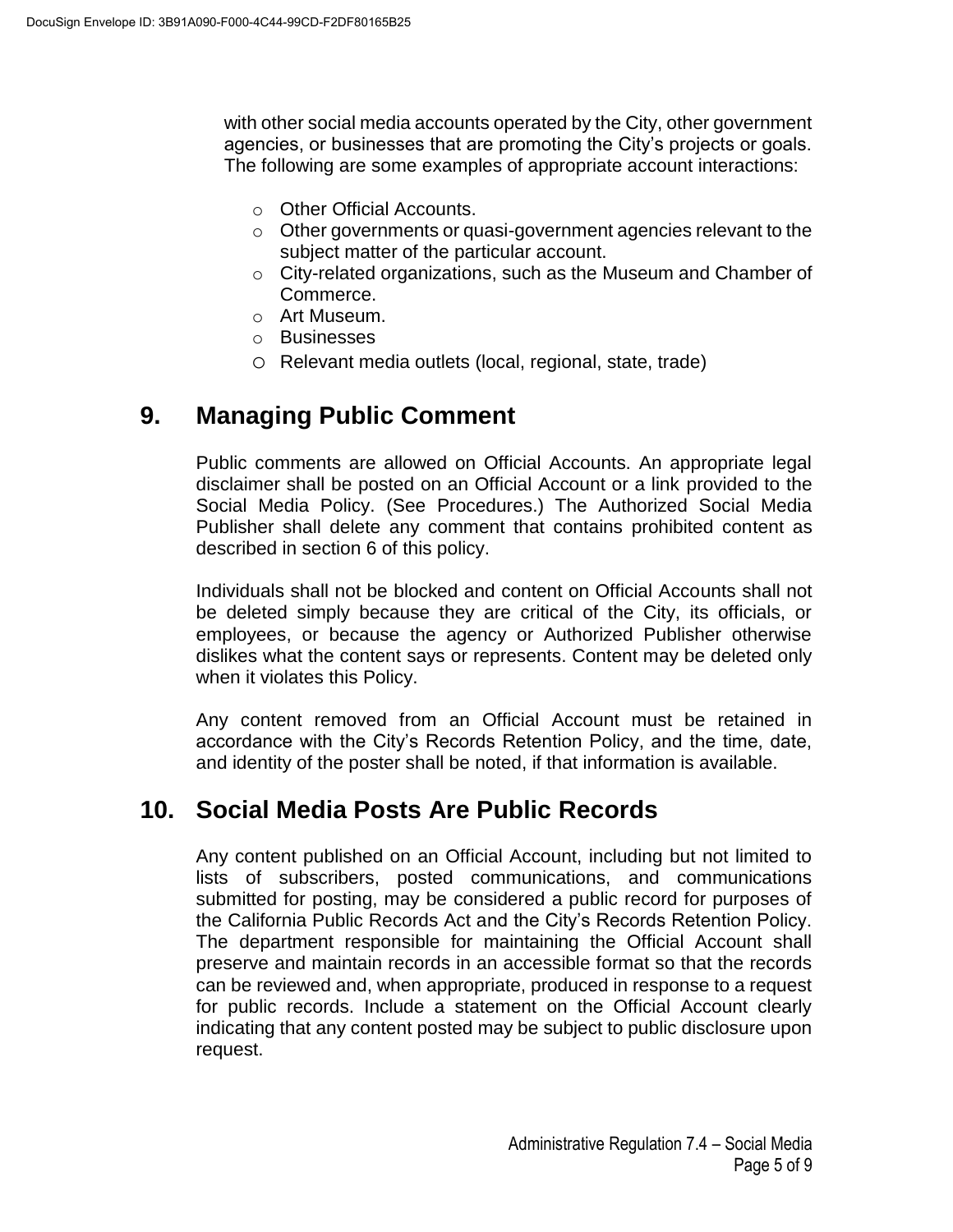# **11. City Employee's Personal Use of Social Media**

City employees are not prohibited from using social media platforms to express their opinions and views. However, if it can be reasonably interpreted from the content of the post (e.g., photo, comment, tweet, following, sharing, or video) or from other details provided on the City employee's social media account that the City employee is speaking on behalf of the City on their personal account, the employee shall provide a disclaimer on the account or in the same post stating that their opinions and views do not reflect the opinions and views of the City of Los Alamitos.

This disclaimer aids in protecting City employee's lawful rights. However, the use of this disclaimer does not shield against discipline for violations of this policy. The City reserves its right to regulate what is spoken or expressed on its behalf.

The following are two real-world examples where public employees were disciplined for posts made on their personal social media accounts. In both cases, the discipline imposed was upheld or determined to be lawful as it was reasonable to infer that the employees were speaking on behalf of the city. Please note that the following is not comprehensive. Determining what content could be reasonably interpreted to be protected is highly factsensitive and will be determined on a case- by-case basis.

#### **Example A**

The discipline of a public employee for making critical remarks on her personal Facebook account regarding a certain community group was lawful because the employee's comments brought into question her fitness for their position and reflected adversely on their employer. The employee identified her position and place of employment on her personal Facebook account. (Shepherd v. McGee (2013) 986 F. Supp. 2d 1211.)

#### **Example B**

The discipline of a public safety officer for posting negative comments about a co-worker's job performance and a superior officer's integrity on their personal Facebook account, set to private, was lawful because the employer's interest in establishing and maintaining discipline and good working relationships amongst its employees was of greater importance. (Gresham v. City of Atlanta (2013) 542 Fed. Appx. 817.) Public safety officers are "classic positions of public trust" and are held to a higher standard than most other public employees.

• Keep in mind that if your conduct on social media platforms adversely affects your job performance or the performance of your co-workers, is detrimental to the mission and function of the City, or otherwise adversely affects members of the public served by the City, people who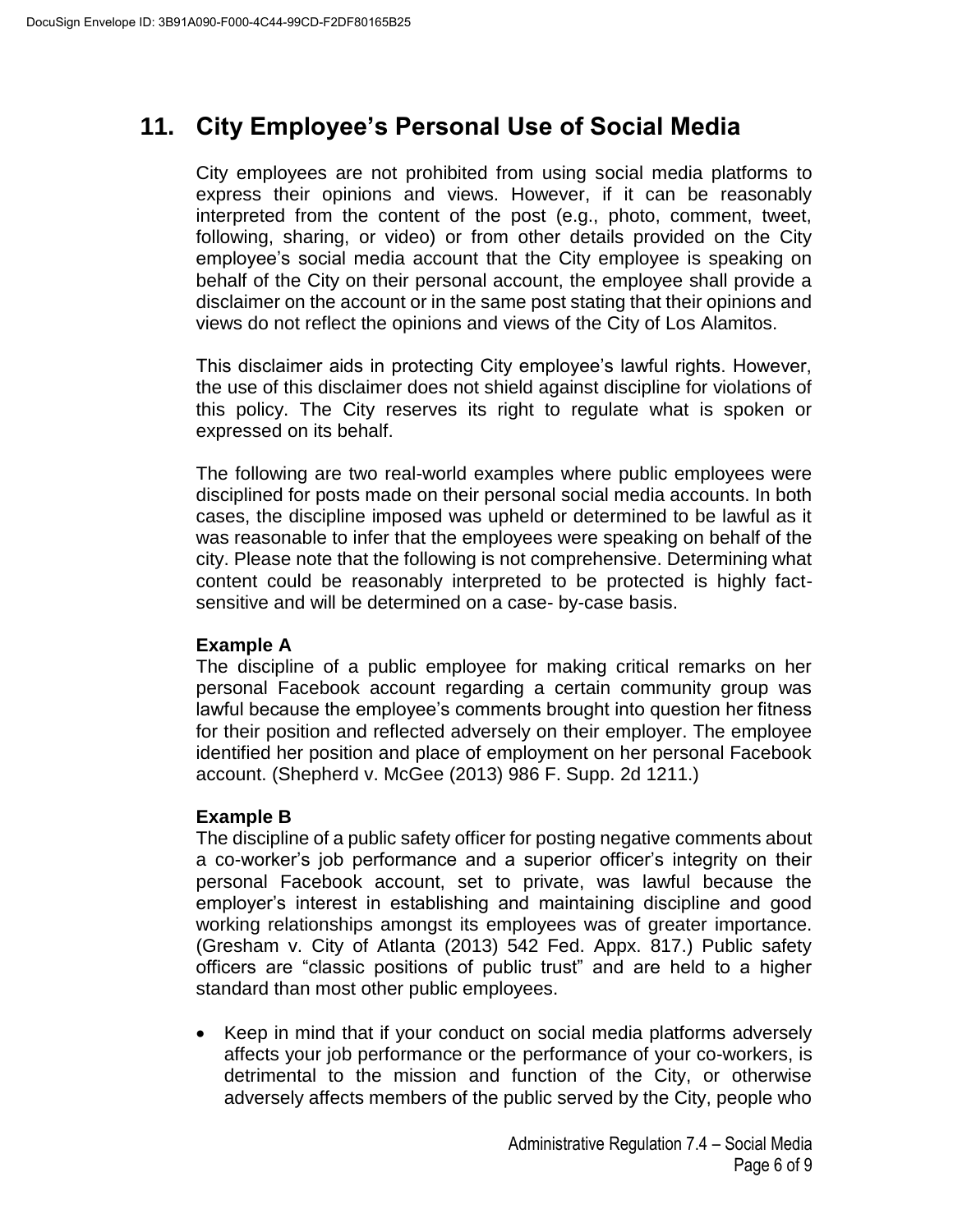work on behalf of the City, or the City's legitimate business interests, the City may take disciplinary action against you, up to and including termination.

- Utilize non-work email addresses and phone numbers when establishing personal social media accounts.
- Nothing in this policy inhibits your right to engage in protected concerted activities as specified in the Meyer-Milias Brown Act. Protected concerted activities include the right to form, join, and participate in the activities of employee organizations of the employee's choice for representation on all matters of employer-employee relations.

## **12. Procedures**

### **A. Establishing an Official City Social Media Account**

To establish an Official City Social Media Account, you must obtain department director approval and submit a Social Media Form to the City Clerk's Office. The establishment of an Official Account shall only be approved if the social media platform is an appropriate channel of communication for the City and the use of it is consistent with the vision and mission statements in this Policy. Upon approval and set up of the account, log-in information shall be provided to the City Clerk's Office in accordance with Section 3A of this Policy.

### **B. Setting up an Official City Social Media Account**

Use the following to set up an Official City Social Media Accounts:

- i. Account Information
	- Use authorized City contact information for account setup, including the Authorized Social Media Publisher's work email address and direct or department telephone number.
	- Do not use personal email accounts or telephone numbers for the purpose of setting-up Official Accounts.
	- If a social media account requires an indirect "personal account" to be accessed, (e.g. Facebook) then the social media publisher is required to provide access to a Citywide Master Admin account.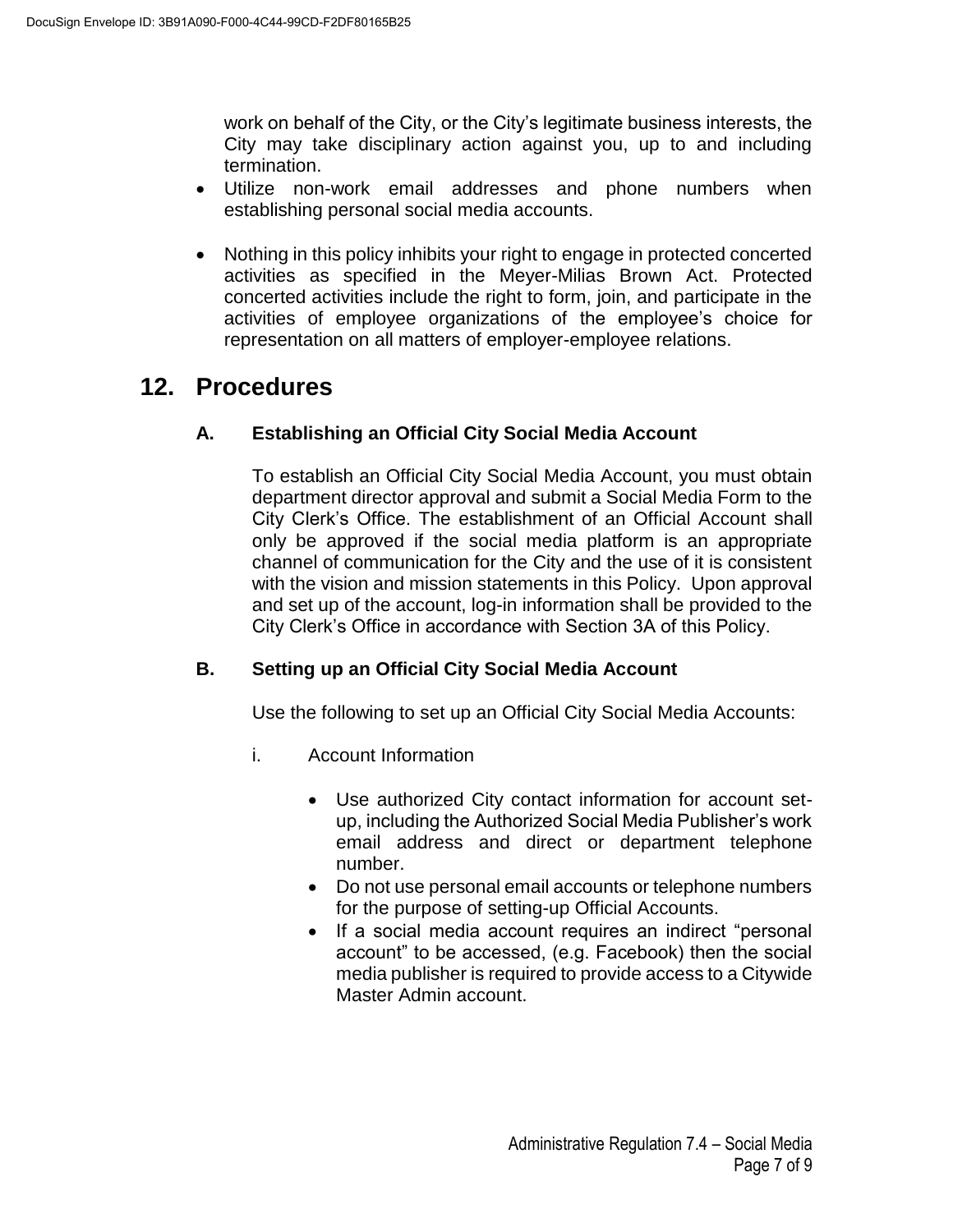ii. Branding

Because social media is freely available to anyone, branding Official Accounts is required. Include the following text statement on all Official Accounts:

"This is the official [Name of Social Media Platform] account for the [Department Name] of the City of Los Alamitos, California."

For example, use one of the following naming conventions for the URL of the official city social media account

- Twitter.com/LosAlCityClerk
- YouTube.com/LosAlCity
- Facebook.com/CityofLosAlamitos

For official Accounts existing before the adoption of this Policy, department directors must submit in writing the deviation from the above branding conventions and demonstrate that the convention can't be followed.

iii. Legal Disclaimers

The following disclaimer or a link to this policy shall appear on every social media official City account.

*This account is intended to be a limited forum for communication and discussion between the City of Los Alamitos and members of the public about specific topics. The City of Los Alamitos reserves the right to remove inappropriate comments including those comments that are not topically related, comments that include profane or obscene language, sexual content, threats, defamatory statements, the encouragement of illegal activity, violations of the legal ownership interests of another party, solicitations of commerce, statements in support or opposition to political candidates or ballot propositions, content that promotes, fosters, or perpetuates discrimination, or information that may compromise the safety or security of the public or public systems. Any content posted may be subject to public disclosure upon request. Activity on this account is subject to all applicable federal, state, and local laws regulations and policies.*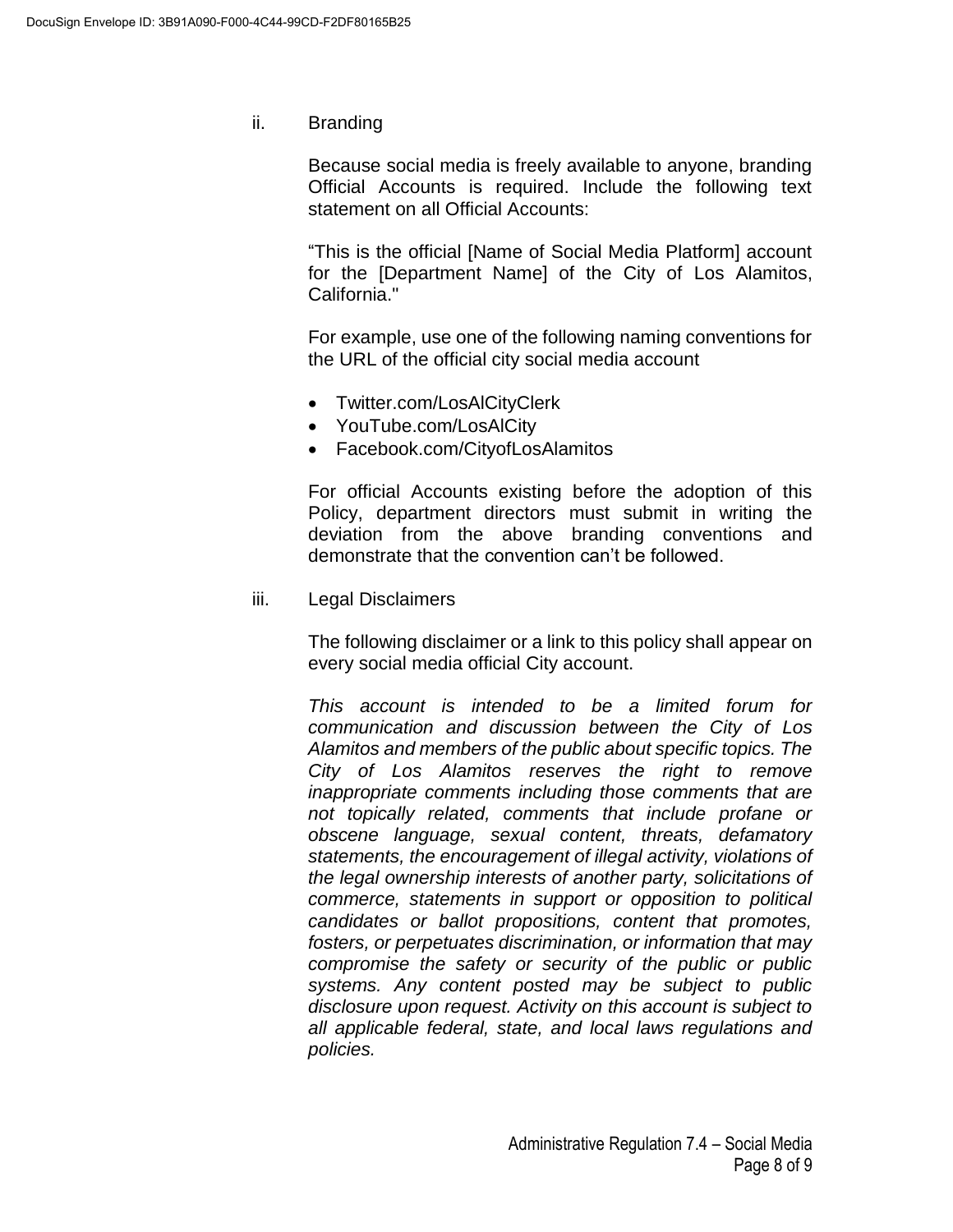### **C. Authorized Social Media Publishers**

To become an Authorized Social Media Publisher:

Submit the Social Media Request Form to the City Clerk's Office, signed by you, your division manager (if the account is applicable to the division), and the department director.

### **13. Definitions**

#### **Authorized Social Media Publisher(s)**

A City employee who has been authorized, pursuant to the procedures contained in this document, to use Official City Social Media Accounts.

**City**

City of Los Alamitos.

### **Communications on Social Media**

Includes, but is not limited to, ideas, photos, videos, news, links, responses, and other content expressed on social media.

### **Defamatory Statement**

Includes, but are not limited to, untrue statements that are presented as fact about another individual which damages their reputation.

#### **Legal Ownership**

Refers to intellectual property rights.

#### **Official City Social Media Account or Official Account**

A City account on a social media platform that has been approved pursuant to the procedures contained in this document.

#### **Social Media Platform**

An online platform through which users can establish an account and create online communities to share information. Examples of social media platforms are Facebook, Instagram, LinkedIn, Nextdoor, Twitter, Periscope, Vine, and YouTube.

### **Official City Content**

Content that is published on social media platforms consistent with this policy on behalf of the City by department, division, program staff, or consultants at the direction of City employees.

**Exhibit A** – Social Media Form